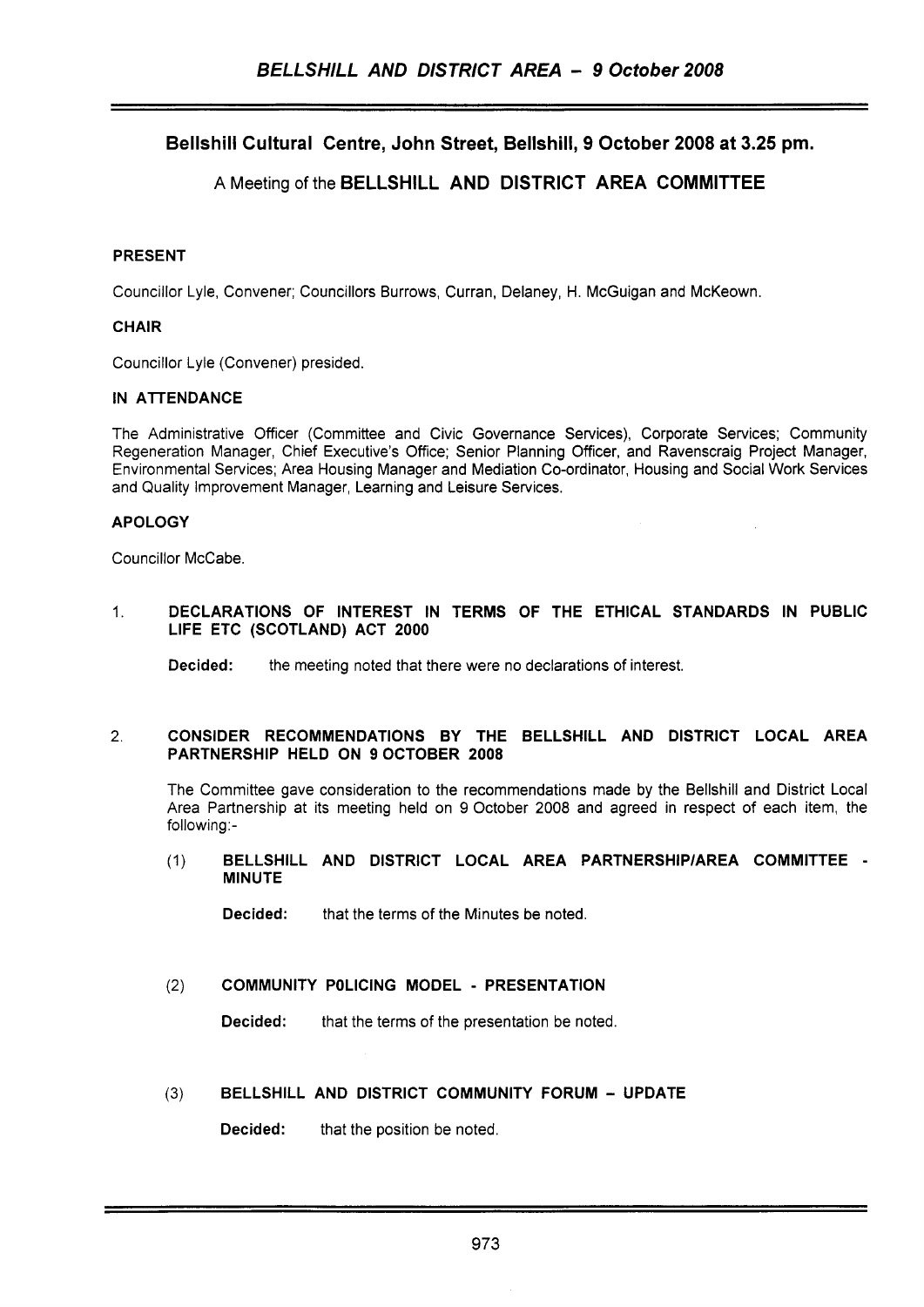### **(4) NHS LANARKSHIRE** - **NORTH COMMUNITY HEALTH PARTNERSHIP** - **BELLSHILL LOCALITY**

**Decided:** that the content of the report be noted.

#### (5) **COMMUNITY SAFETY REPORT**

**Decided:** that the content of the report be noted.

#### (6) **LOCAL DEVELOPMENT PROGRAMME**

### **Decided** :

- (1) that the projects listed in the Appendix to the report be progressed by the Executive Director of Environmental Services through the Local Development Programme;
- (2) that the progress in delivering the projects or alterations to the Programme be reported to future meetings of the Local Area Partnership, and
- **(3)** that a report on the regeneration of the King George V Park, Mossend be submitted to the next meeting of the Partnership.

### (7) **NEIGHBOURHOOD IMPROVEMENT PLAN**

#### **Decided:**

- (1) that the adoption of the Bellshill and District Neighbourhood Improvement Plan be approved subject to any necessary changes being incorporated into the Plan and the amended Plan being circulated to Members following its adoption, and
- that further reports on progress be submitted to future meetings of the Local Area (2) that further<br>Partnership.

# (8) **BELLSHILL TOWN CENTRE ACTION PLAN**

#### (a) **PUBLIC MEETING**

#### **Decided:**

- (1) that security fencing be provided at the entrance to Sacred Heart Church and Living Waters Christian Centre, and
- (2) that the current position be otherwise noted.